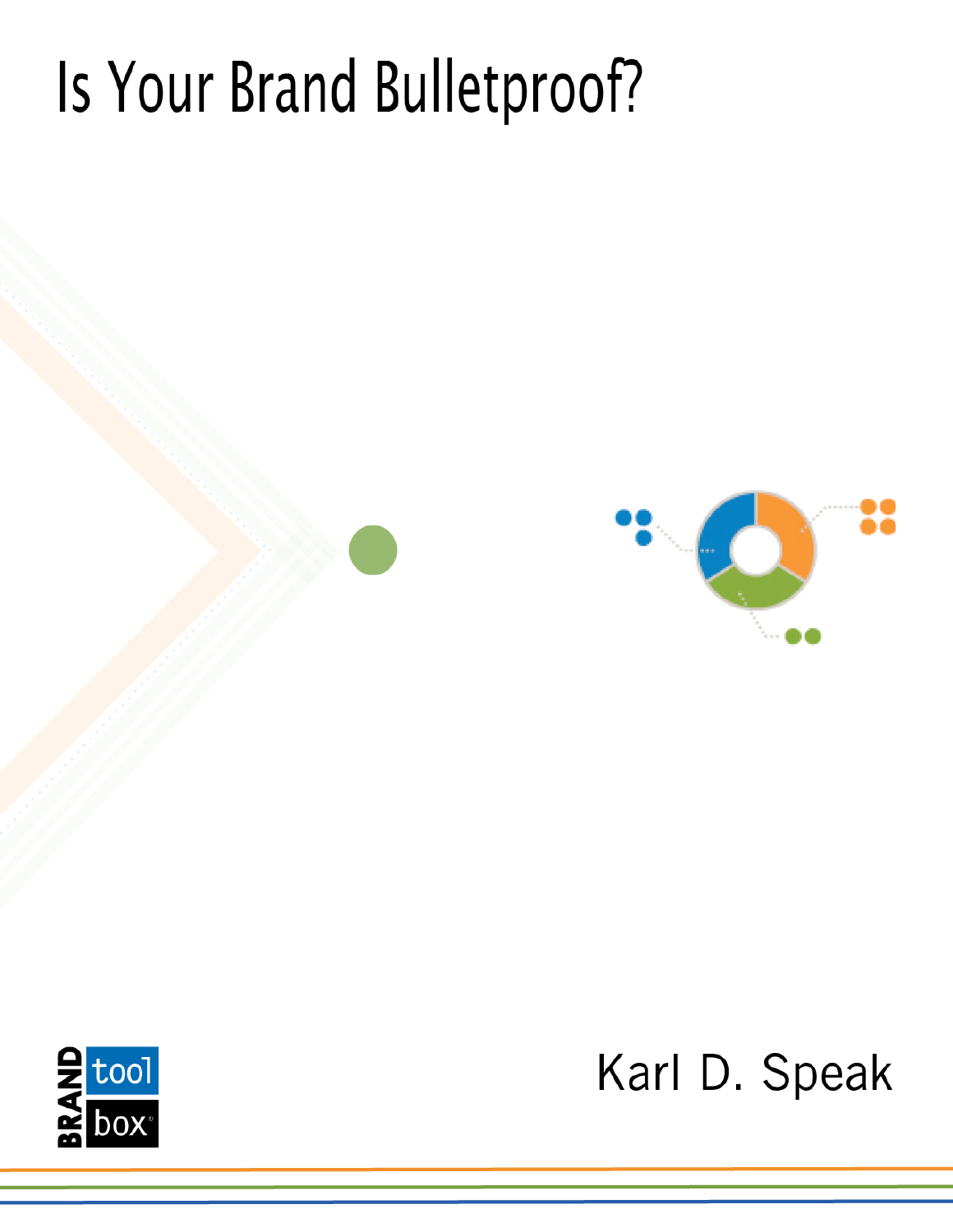

# Is Your Brand Bulletproof?

# By Karl D. Speak

## Originally published by Prepared Foods, June 1999

*"Corporations don't often look at it through this prism, but your brand is your company,"*  declares Karl Speak, CEO of Brand Tool Box, Ltd., a Minneapolis-based consulting firm specializing in brand management strategies. "A brand identity instantly triggers a perception, which fosters a trust with consumers...and that permeates throughout the entire company."

In times of prosperity, brands can do no wrong in the minds of loyal followers. So what happens when a brand, and by extension the company, finds itself in the throes of a crisis?

It's a question that begs an answer in light of the inordinate number of food safety incidents that have occurred over the past few years. Corporations like Odwalla Inc. (Oct. 1996), Interstate Bakeries (Jan. 1998), Hudson Foods (Aug. 1997), Malt-O-Meal (June 1998) and Cloverleaf Cheese (June 1998) all were sapped of brand strength following food safety calamities.

Last December, Sara Lee, one of the most respected brands in the U.S., recalled at least 15 million lbs. of product affecting such brands as Ball Park Franks and Mr. Turkey refrigerated meats. The product, manufactured at Sara Lee's Bil Mar plant in Zeeland, Mich., had been tainted with the deadly listeria monocytogenes bacteria.

The outbreak was linked to 15 deaths, six miscarriages and about 100 illnesses nationwide, according to the federal Centers for Disease Control and Prevention. Oddly, the same month another company that also manufactures packaged meats, Thorn Apple Valley, Karl D. Speak



Principal of Brand Tool Box, Ltd.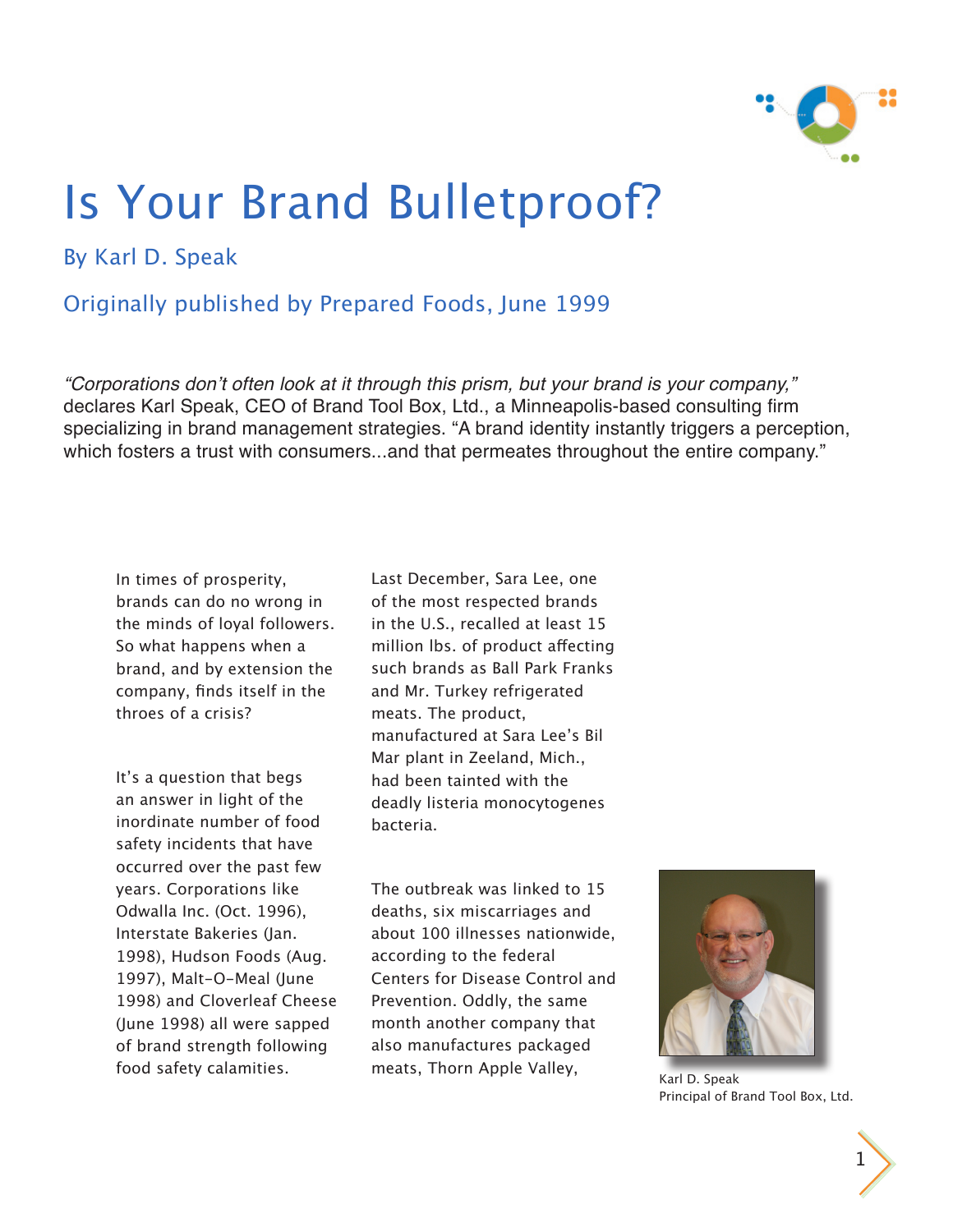

recalled about 30 million pounds of product and was forced to shut down its Arkansas plant, on orders from the USDA, for violating federal sanitation regulations. In April, TAV filed for Chapter 11 bankruptcy protection and has since launched a corporate restructuring program.

According to brand management experts like Speak, strong trademarks that toil hard to communicate a brand perception and build trust with consumers are better equipped to withstand such crises. "Brands that have ethos and depth come through these things quicker. Their values are communicated during the ordeal and consumers see this," notes Speak, who has counseled such food processors as Pillsbury and Cargill.

Although Sara Lee still has work to do before all the damage is repaired, a combination of brand resilience and post-crisis vigilance has minimized the impact. Steps taken included:

- Unilaterally removing meats from supermarkets and shutting down production at an estimated cost of \$76 million;
- Vowing to spend \$100 million over the next several years to implement new processing, cleaning and testing procedures that exceed current industry practices at its Bil Mar pro cessing plant;
- Establishing a \$1 million food safety research fund at the Center for Food and Nutrition Policy at Georgetown University in Washington, D.C.

Then, in what was considered an unprecedented move by a food company, Sara Lee created a new position: vice president of food safety. At most food firms, this responsibility falls within the aegis of a quality assurance department. In April, the company hired Ann Marie McNamara, who served as director of the microbiology division of USDA's Office of

Public Health and Science in the Food Safety and Inspection Service.

Ironically, McNamara was instrumental in crafting the guidelines for the Hazard Analysis and Critical Control Point (HACCP) regulations for meat safety and inspection—guidelines Sara Lee failed to meet at Bil Mar.

### **Loss Assessment**

In sizing up total loss incurred following a food safety incident, experts say how much you do to put out a fire is not commensurate with how quickly you bounce back...or are forgiven.

Sara Lee's execution was aggressive and thorough. However, that didn't stop short-term losses from mounting: two class-action lawsuits were filed and an unspecified loss of meat sales resulted. According to Speak, a faction of loyal Sara Lee consumers may ask themselves for some time: "Will I ever eat Bil Mar meat again? Will I ever eat Ball Park franks again?"

In fact, a "guilt by association" syndrome usually accompanies a food safety incident whereby all brands in an affected category suffer consequences, says Speak. According to figures from Information Resources Inc. (IRI), supermarket sales for the entire packaged frankfurter and sliced lunchmeat segments dropped each four-week period this year from like period 1998. Dwindling stock performance is another residual effect.

Berry Summerour, an analyst with Stephens Inc., Little Rock, Ark., who tracks such beef and poultry processors as Tyson and IBP, says the strength of a brand over time could have a bearing on how much the share price will tumble.

Thorn Apple Valley's brand strength in the public view is probably in the middle of the pack. Its stock price, meanwhile, fell 18% on news of its recall.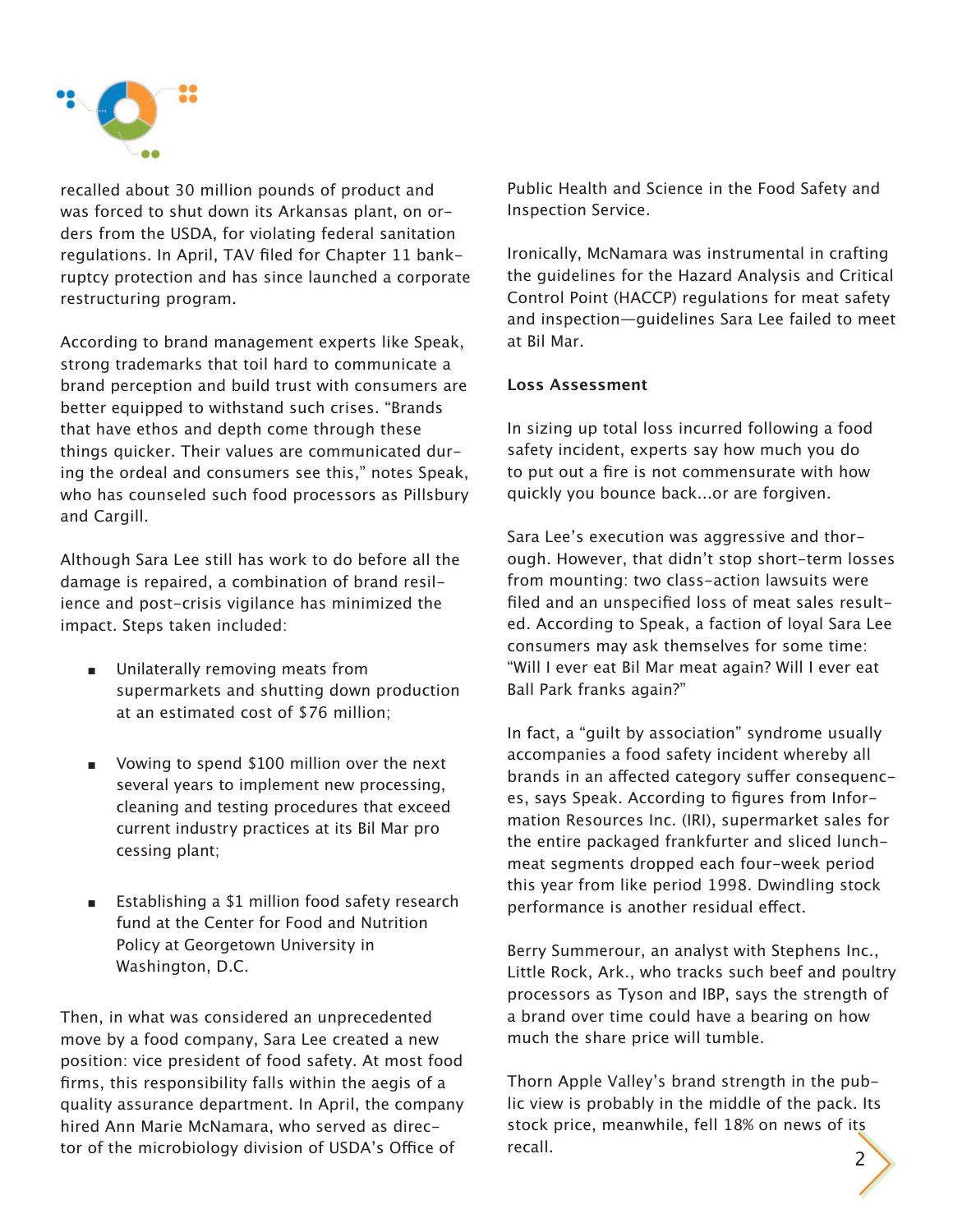

#### **Build From Ground Floor**

While brand strength is not yet measured on corporate balance sheets, it can be the difference between success and potential failure. The stakes are only getting higher. Looking ahead to tomorrow's marketplace, Speak declares that it will become more incumbent on packaged goods companies to adopt strong brand management techniques.

Speak states that Generation Y and Gen X consumers have already exhibited a tendency to eschew buying products "based on blind faith." The key for food companies with young consumers will be to get in on the ground floor, establish trust and communicate solid values. This way if a disaster occurs, this breed of consumer might cut them some slack.

However, the operative word is "might." "With younger consumers, you have to prove your worth each and every time out. If you don't, then the jig is up," emphasizes Speak.

#### **Putting a Premium on Brand Equity**

A balanced diet of brand management and brand protection may be the ticket to more fully insulating a corporation and its brands following a food safety incident.

New insurance programs have become available that allow food companies to go an extra mile in removing product from store shelves. Consequently, brand equity may be salvaged quicker.

Since its launch in 1997, an innovative brand protection insurance policy called Total Recall Plus has helped companies change the way they manage crises in an age of tighter government regulation and heightened public awareness.

Offered by Insurance Brokers Service Inc. (IBS), Chicago, Total Recall Plus provides up to \$25 million in protection from the unexpected costs of recall management and gross profit loss, says IBS President Bob Greenebaum.

CNA Commercial Insurance, a Chicago-based business unit of CNA, introduced last October a new program designed to help food processors eliminate the guesswork in food recalls.

The FOOD Program, introduced by the insurance provider, allows food companies to take preventative action by getting products off the shelves quickly if there is any question of food safety, says Deborah Rudman, VP of CNA Commercial Insurance. "This allows food companies to recall products at the first sign of trouble," says Rudman.

The FOOD Program's product recall expense coverage provides up to \$1 million for expenses caused by the removal of products that could cause bodily injury or property damage, and even covers any communication costs to make Internet announcements.